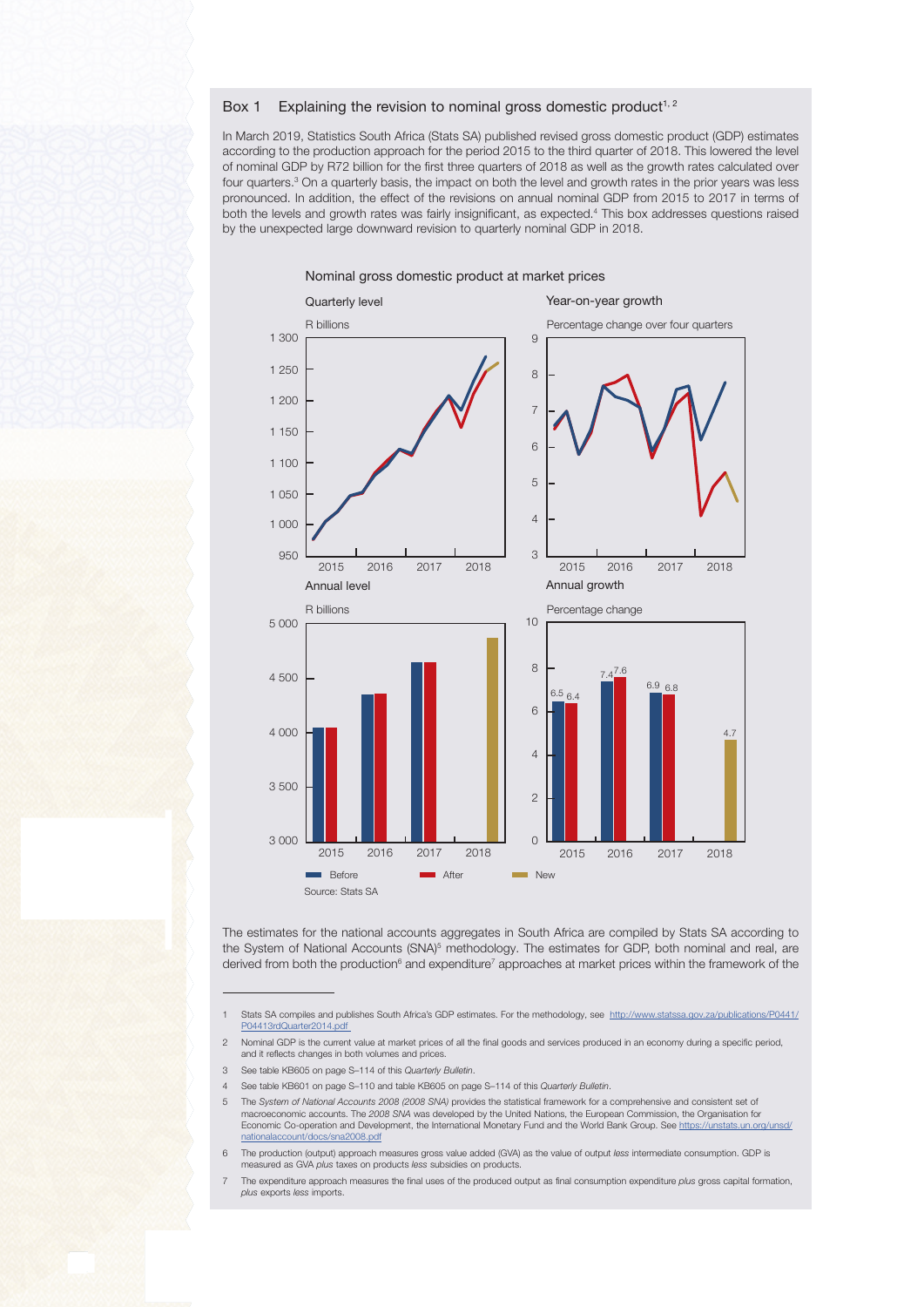supply and use tables.<sup>8</sup> The annual GDP estimates are also calculated independently from the quarterly estimates within the supply and use framework.

Revisions of estimated national accounts aggregates are essential to correct for additional source data, new methodologies and statistical errors. When revisions are made because of methodological improvements, it is quite important that these be explained, and their impact on the data clearly identified. Stats SA revises the national accounts statistics annually and at five-yearly intervals, with the latter being a more comprehensive benchmark. Annual GDP estimates are revised once a year and published in March of the following year.

For quarterly GDP statistics, Stats SA uses short-term economic indicators, which are incomplete in terms of coverage, to derive trends for the estimation of quarterly nominal GDP. These short-term indicators are generally not as reliable and comprehensive as annual surveys.

The revision in March 2019, for the three years from 2015 to 2017, incorporated revised estimates from one of Stats SA's important economy-wide surveys known as the Annual Financial Statistics, and was complemented by other surveys. The revision also took into account the latest large sample surveys of the different industries within the systematic framework of the supply and use tables, which provided for comprehensive comparison and data confrontation.

In the revision process, the annual gross value added (GVA) at basic prices<sup>9</sup> of each industry is derived within the supply and use framework from both the production and expenditure approach. Output<sup>10</sup> and intermediate consumption<sup>11</sup> are estimated separately, with GVA at basic prices equal to output less intermediate consumption for each sub-industry.12

## March 2019 revisions to annual nominal gross domestic product

R billions

| Year |            | Output at basic<br>prices | Less:<br>intermediate<br>consumption | Equals:<br>GVA at<br>basic prices | Less:<br>net taxes on<br>products | Equals:<br>GDP at market<br>prices |
|------|------------|---------------------------|--------------------------------------|-----------------------------------|-----------------------------------|------------------------------------|
| 2015 | Before     | 7924                      | 4298                                 | 3626                              | 426                               | 4052                               |
|      | After      | 7928                      | 4303                                 | 3625                              | 425                               | 4050                               |
|      | Difference | $\overline{4}$            | 5                                    | $-1$                              | $-1$                              | $-2$                               |
| 2016 | Before     | 8432                      | 4551                                 | 3881                              | 469                               | 4350                               |
|      | After      | 8464                      | 4572                                 | 3892                              | 467                               | 4359                               |
|      | Difference | 32                        | 21                                   | 11                                | $-2$                              | 9                                  |
| 2017 | Before     | $9002*$                   | 4830*                                | 4172                              | 480                               | 4652                               |
|      | After      | 8965                      | 4792                                 | 4173                              | 480                               | 4653                               |
|      | Difference | $-37$                     | $-38$                                | 1                                 | $\overline{O}$                    | $\mathcal{P}$                      |
| 2018 | New        | 9327*                     | 4986*                                | 4341                              | 533                               | 4874                               |

\* Estimates made by the SARB

Components may not add up to totals due to rounding off

Sources: Stats SA and SARB

The 2015 to 2017 independent annual revisions of nominal GDP estimates led to the revision of all the quarterly estimates. The revisions of the 2017 estimates, in particular for the fourth quarter, also affected the revisions of the first three quarters of 2018.

Quarterly estimates of nominal and real GVA and GDP are based on annual estimates. The objective is to preserve the movements in the short-term indicators within the constraints of the new annual estimates. The proportional Denton method<sup>13</sup> is used to maintain the trends in the quarterly estimates of GDP and in the growth rates.

The downward revision of quarterly nominal GVA and nominal GDP at market prices in the first three quarters of 2018 largely reflected revisions in the finance, real estate and business services; the trade, catering and accommodation; and the manufacturing sectors.

<sup>8</sup> The supply and use tables provide a framework to verify the consistency of economic statistics obtained from different sources. See http://[www.statssa.gov.za/?page\\_id=1854&PPN=P0441](http://www.statssa.gov.za/?page_id=1854&PPN=P0441)

<sup>9</sup> GVA at basic prices is defined as output valued at basic prices less intermediate consumption valued at purchasers' prices.

<sup>10</sup> Output consists only of those goods and services that are produced within an establishment, and that are available for use outside the establishment and for own final use in the establishment.

<sup>11</sup> Intermediate consumption is expenditure by enterprises on goods and services consumed as inputs in the production process.

<sup>12</sup> See table KB601 on page S–110 and table KB642 on page S–135 of this Quarterly Bulletin.

<sup>13</sup> The Denton method implicitly constructs a quarterly series of ratios between value added and the underlying indicators, calculated from the revised annual ratios between estimates of value added and the underlying indicators. The constraint is that quarterly ratios average those of annual ratios for the years that have a revised annual estimate of GDP.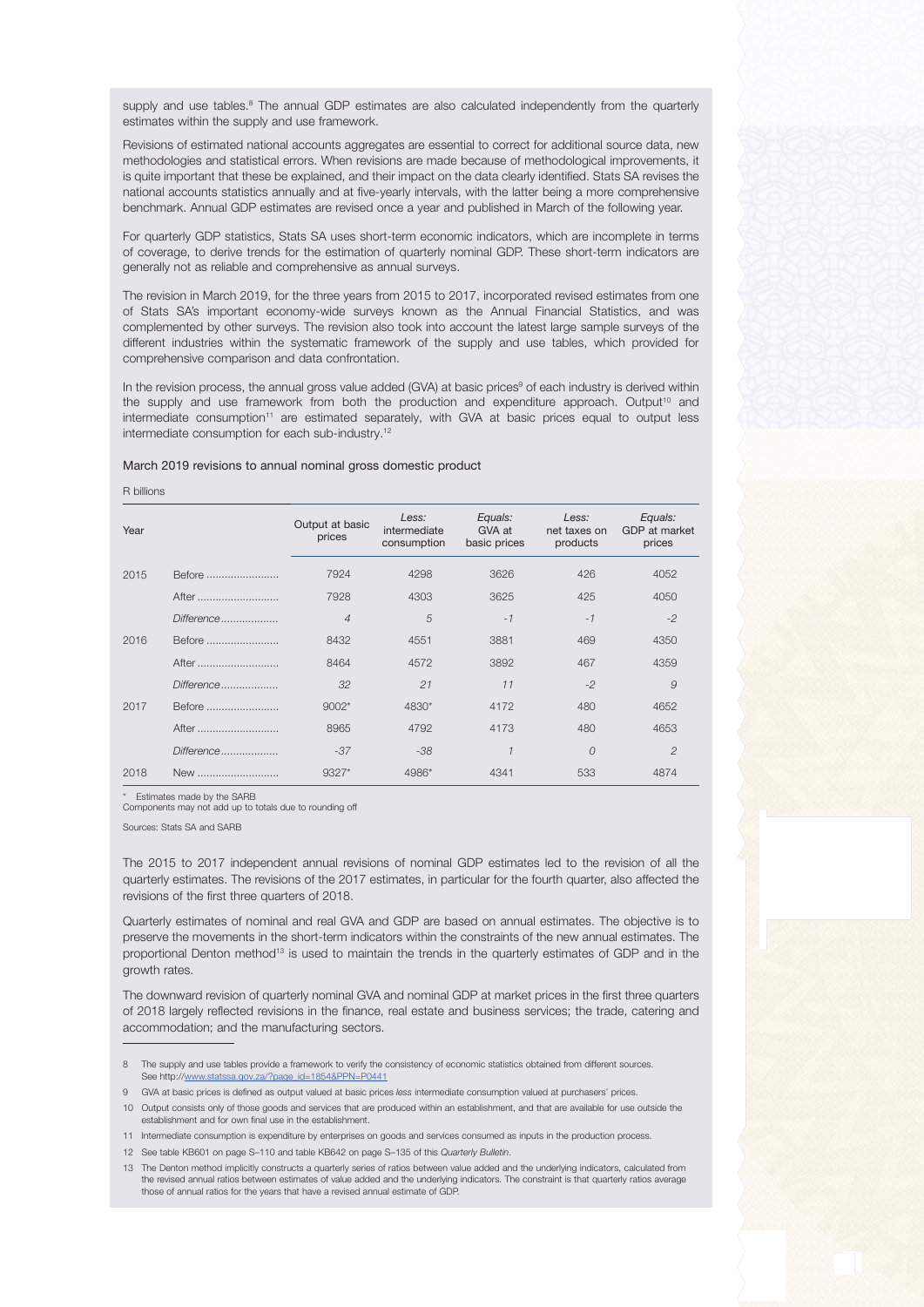## Change in nominal gross value added and gross domestic product in the first three quarters of 2018

R billions

|                                            | Contribution to<br>total GVA* in |          |                |                |                |
|--------------------------------------------|----------------------------------|----------|----------------|----------------|----------------|
|                                            | 2017<br>(per cent)               | Q1       | Q <sub>2</sub> | Q <sub>3</sub> | Total          |
|                                            | 2.6                              | 1        | 3              | 1              | 5              |
|                                            | 8.2                              | $-1$     | $\overline{0}$ | $\overline{2}$ | $\overline{2}$ |
|                                            | 13.4                             | $-3$     | $-3$           | $-5$           | $-11$          |
|                                            | 3.8                              | $\Omega$ | $\Omega$       | $\Omega$       | $\mathbf{1}$   |
|                                            | 3.9                              | $-1$     | $-1$           | $-1$           | $-3$           |
|                                            | 15.0                             | $-5$     | $-5$           | $-6$           | $-16$          |
| Transport, storage and communication       | 9.8                              | $-2$     | $-1$           | $-3$           | $-7$           |
| Finance, real estate and business services |                                  | $-13$    | $-10$          | $-11$          | $-33$          |
|                                            | 9.0                              | $-3$     | $-6$           | -6             | $-15$          |
|                                            | 10.8                             | $-9$     | $-4$           | $-5$           | $-18$          |
|                                            | 17.6                             | $-2$     | $-1$           | $-1$           | -4             |
|                                            | 5.8                              | $\Omega$ | $\Omega$       | $\Omega$       | $-1$           |
|                                            | 100.0                            | $-24$    | $-20$          | $-24$          | $-68$          |
|                                            |                                  | $-4$     | $-1$           | $\overline{0}$ | -5             |
| Gross domestic product at market prices    |                                  | $-28$    | $-20$          | $-24$          | $-72$          |
| Level                                      |                                  |          |                |                |                |
|                                            |                                  | 1 1 8 4  | 1 2 3 1        | 1 2 7 1        |                |
|                                            |                                  | 1 1 5 7  | 1 2 1 1        | 1 2 4 6        |                |

\* Contribution of each kind of economic activity in 2017 to nominal GVA Components may not add up to totals due to rounding off

Source: Stats SA

## Double deflation and the derived deflator

| Year                                              |                                                                  | Output at basic<br>prices | Less:<br>intermediate<br>consumption | Equals:<br>GVA at<br>basic prices |
|---------------------------------------------------|------------------------------------------------------------------|---------------------------|--------------------------------------|-----------------------------------|
| Economy as a whole<br>Current prices (R billions) |                                                                  |                           |                                      |                                   |
| 2016                                              |                                                                  | 8432                      | 4551                                 | 3881                              |
|                                                   |                                                                  | 8464                      | 4572                                 | 3892                              |
|                                                   |                                                                  | 32                        | 21                                   | 11                                |
|                                                   | Agriculture, forestry and fishing<br>Current prices (R billions) |                           |                                      |                                   |
| 2016                                              |                                                                  | 237                       | 142                                  | 95                                |
|                                                   |                                                                  | 240                       | 143                                  | 97                                |
|                                                   |                                                                  | 3                         | $\mathcal I$                         | $\overline{c}$                    |
|                                                   | Constant 2010 prices (R billions)                                |                           |                                      |                                   |
| 2016                                              |                                                                  | 169                       | 105                                  | 64                                |
|                                                   |                                                                  | 170                       | 106                                  | 64                                |
|                                                   |                                                                  | $\mathcal{I}$             | $\mathcal I$                         | $\Omega$                          |
|                                                   | Derived deflator (Index: $2010 = 100$ )                          |                           |                                      |                                   |
| 2016                                              |                                                                  | 140.3                     | 135.7                                | 148.1                             |
|                                                   |                                                                  | 141.0                     | 135.1                                | 150.8                             |
|                                                   |                                                                  | 0.7                       | $-0.6$                               | 2.7                               |

Components may not add up to totals due to rounding off

Source: Stats SA